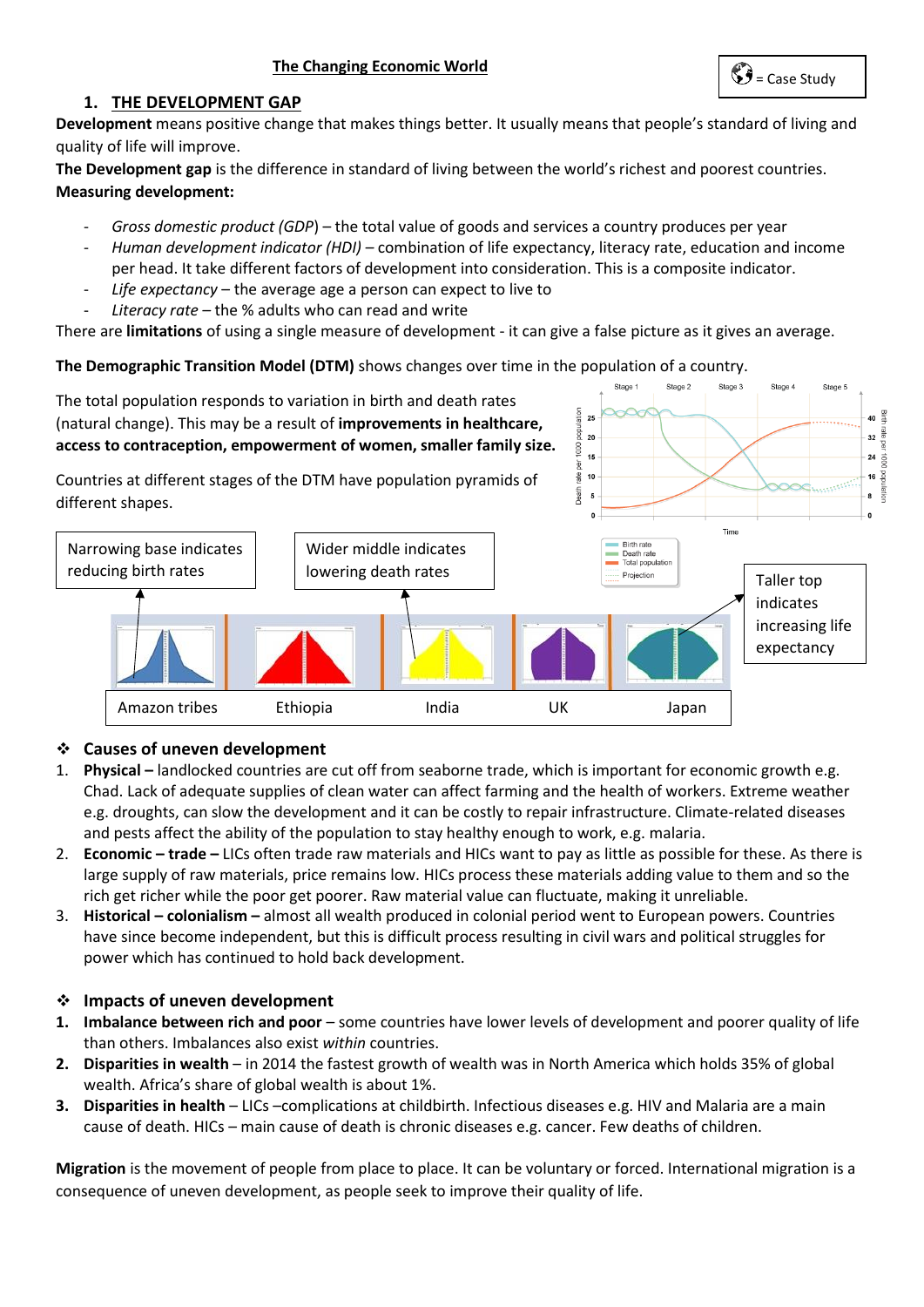**Immigrant** – a person who moves INTO a country

**Emigrant** – a person who moves out (EXITS) a country

**Economic migrant** – a person who move voluntarily to seek a better life, such as a better-paid job **Refugee –** a person forced to move from their country of origin, often as a result of civil war or natural disaster **Displaced person** – a person forced to move from their home but who stays in their country of origin

**Middle Eastern refugee crisis, 2015:** Syrian civil war since 2011 causing many people to flee the country to temporary camps in Turkey, Jordan and Lebanon. An estimated 1.1 million entered Germany in 2015. In March 2016, the EU and Turkey signed an agreement to give Turkey financial benefits in return for taking migrants.

**Economic migration into the UK:** since 2004 over 1.5 million economic migrants have moved to the UK, two-thirds of whom are Polish. Migrants pay tax and work hard. They can put pressures on services e.g. health and education.

#### ❖ **Strategies to reduce the development gap:**

- **1. Investment –** many countries and TNCs invest money in LICs (to increase their profits), which supports the LICs development by providing employment and income. E.g. Chinese companies have invested in Africa.
- **2. Industrial development**  brings employment, higher incomes and opportunities to invest in housing, education and infrastructure. This then helps the population – **multiplier effect**. E.g. Malaysia has seen large growth in its wealth since 1970s. foreign investment exploit natural resources and develop manufacturing.
- **3. Aid –** when a country or NGO (e.g. Oxfam) donates resources to another country to help or improve people's lives. Aid can take the form of money, emergency supplies, food or technology, specialist skills (i.e. doctors or engineers). Can reduce development gap by enabling countries to invest in development projects; and, by focusing on health care, education and services. E.g. Goat Aid – helps families buy goats produce milk + meat
- **4. Intermediate technology –** a sustainable and appropriate to the needs and wealth of local people taking the form of small scale projects. E.g. Adis Nifas in Ethiopia where a small dam was built creating a reservoir close to fields for irrigation.
- **5. Free trade –** when countries do not charge tariffs and quotas this has the potential to benefit the world's poorest countries. Advantages of joining trading group – encourages free trade between members.
- **6. Fairtrade –** an international movement that sets standards for trade and helps to ensure that producers in poor countries get a fair deal. Farming done in an environmentally friendly way. Product has better position in the global market. Part of the price is invested in local community development projects.
- **7. Microfinance**  small-scale financial support for small start-up businesses e.g. Grameen Bank, Bangladesh
- **8. Debt relief –** countries borrowed money to develop economies- led to debt crisis. Debt relief helped countries invest in development projects e.g. infrastructure – BUT corrupt governments may keep money
- **9. Tourism**  countries with tropical beaches or spectacular landscapes have become tourist destinations. This has led to investment and increased income from about. Tourism can become vulnerable during recession.

| <b>Economy</b>                                                                                                        | Infrastructure                                                                                                                                                                          | <b>Employment</b>                                                                                                                                           | <b>Quality of life</b>                                                                                                                                         | <b>Environment</b>                                                                                                                                                |
|-----------------------------------------------------------------------------------------------------------------------|-----------------------------------------------------------------------------------------------------------------------------------------------------------------------------------------|-------------------------------------------------------------------------------------------------------------------------------------------------------------|----------------------------------------------------------------------------------------------------------------------------------------------------------------|-------------------------------------------------------------------------------------------------------------------------------------------------------------------|
| $2014 -$<br>tourism<br>contributed<br>24% of<br>Jamaica's<br><b>GDP</b><br>Income from<br>tourism is<br>US\$2 billion | Tourism has led to<br>$\bullet$<br>investment on<br>north coast<br>Improvements in<br>road and airport<br>slower than other<br>facilities<br>Some areas remain<br>$\bullet$<br>isolated | Provides 200,000<br>$\bullet$<br>jobs (direct +<br>indirect)<br>Employment in<br>$\bullet$<br>tourism provides<br>income which<br>helps to boost<br>economy | In northern tourist<br>$\bullet$<br>areas (e.g.<br>Montego Bay),<br>wealthy Jamaicans<br>have high<br>standard of living.<br>Still large amount<br>of poverty. | Conservation and<br>٠<br>landscaping<br>projects provide<br>job opportunities.<br>Mass tourism can<br>create<br>environmental<br>problems e.g.<br>excessive waste |

**How tourism has contributed to Jamaica's development**  $\mathbf{O}$  over the last few decades, tourism has helped raise the level of development in Jamaica and reduce the development gap.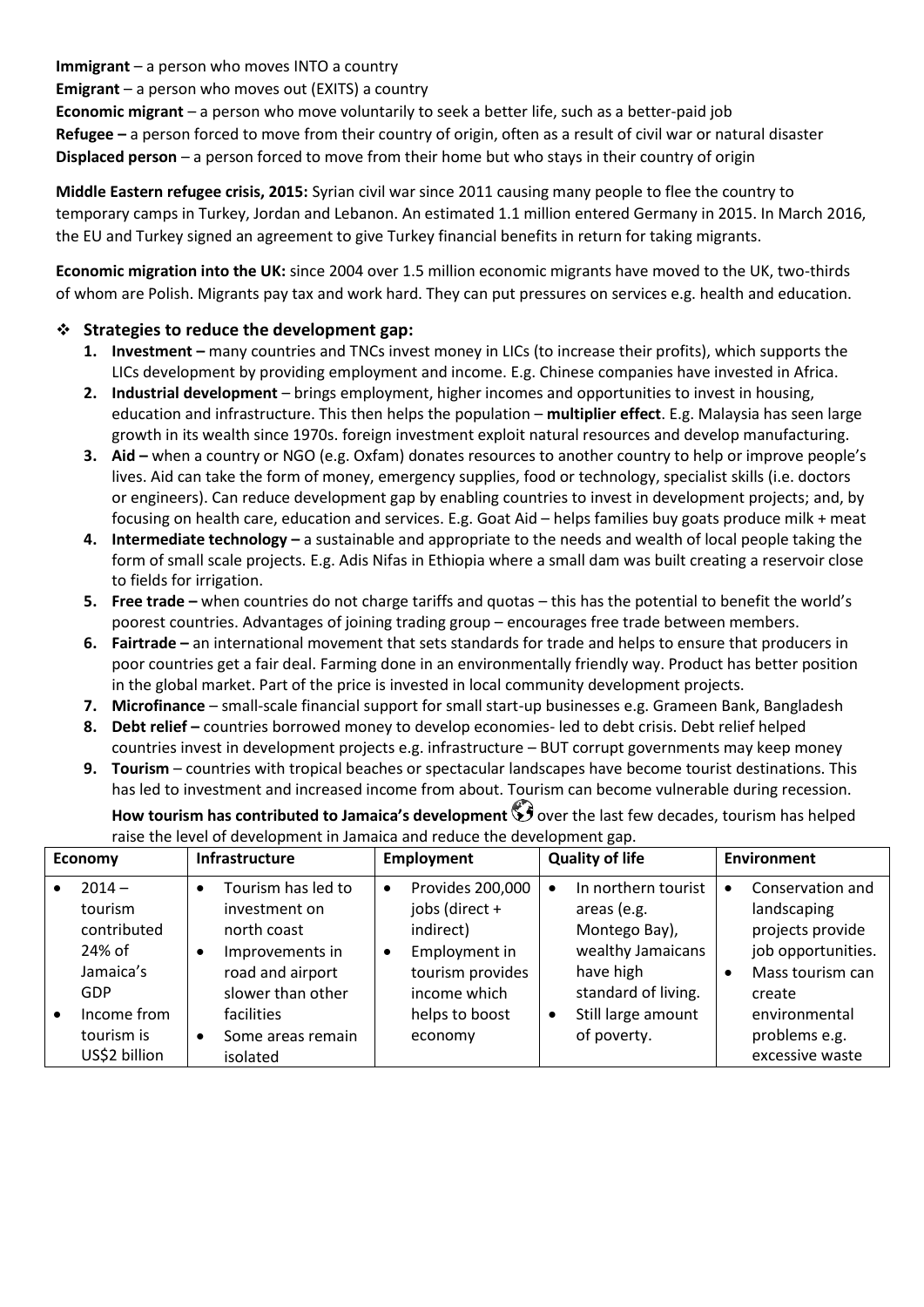## **2. NIGERIA: A NEWLY EMERGING ECONOMY (NEE)**

Nigeria is a country in West Africa. Nigeria borders Benin, Niger, Chad and Cameroon. It has experienced rapid economic development. In 2014 Nigeria became the world's 21<sup>st</sup> largest economy. Nigeria supplies 2.7% of the world's oil. The majority of its economic growth is based on oil revenues. It has recently developed a diverse economy which includes financial services, telecommunications and the media. The centre of Lago is a thriving economic hub. Politically Nigeria has a significant global role. It currently ranks as the fifth largest contributor to UN peacekeeping missions around the world.

Nigeria has one of the fastest growing economies in Africa. In 2014 it had the highest GDP in the continent. Nigeria has low levels of productivity and there are widespread issues over land ownership. Nigeria has the potential to lead the way for Africa's development. Despite problems with corruption and infrastructure.

**Political context-** In the 1960s many African countries gained independence and Nigeria become fully independent in 1960. There was a civil war between 1967 and 1970. It is only since 1999 that the country has a stable government. Several countries are investing in Nigeria: China is making investments in the capital Abuja, South Africa investing is business, and USA in Microsoft.

**Social context-** Nigeria is a multi-ethnic and multi-faith country. Economic inequality between the north and the south of Nigeria has created religious and ethnic tensions with the rise of Islamic fundamentalist group Boko Haram. This has created a negative impact on the economy with a reduction in investment.

**Regional variations-** There are huge variation in levels of wealth and development. Urban areas have a greater share of public services and facilities- 60% of children in urban areas attend secondary school, this is only 36% in rural areas. GDP is higher in the south due to better physical conditions such as the Niger Delta, higher rainfall and access to oil reserves. GDP is lower in the semi-arid north where there is drought and desertification. Also the threat of terrorist groups like Boko Haram is limiting economic growth in the north.

**Cultural context-** Nigeria enjoys a rich and varies culture. The Nigerian cinema known as Nollywood is the second largest film industry in the world.

**Political links-** since becoming independent in 1960 Nigeria has become a member of the British Commonwealth. It now has equal status with all countries including the UK. Nigeria's political role has changed in recent decades. It has been a leading member of the African political and economic groups as well as international organisation with the UN. It is also part of OPEC which aims to stabilise the price and regular supply of oil.

**Global trading relationships-** Main exports are crude and refined petroleum, natural gas, rubber, cocoa and cotton. Its main imports are cars, telephones, rice and wheat. One of the fastest growing imports is telephones.

**Nigeria's economy-** The discovery of oil in the Niger Delta in the 1950s has led to a big change in Nigeria's economy. Oil accounts for 14% of the country's GDP. At the present rate of production it has around 50 years of supply left. Between 1999 and 2012 Nigeria's economy has become much more balanced. Employment in agriculture (primary) has fallen, and there has been growth in the secondary and tertiary.

**Manufacturing sector-** Manufacturing involves making products from raw materials. Manufacturing was hindered and processing was mostly done abroad. Today manufacturing accounts for 10% of Nigeria's GDP (processed foods, textiles, leather goods). The sector is likely to increase with cheap labour and improving infrastructure. It has stimulated growth: *regular paid work gives people a secure income, more people are employed and revenue from taxes increases, a thriving industrial sector attracts foreign investment which stimulates further economic growth.* 

**TNCs-** A TNC is a transnational corporation which is a large company that operates in several countries. TNCs locate in foreign countries to take advantages of tax inventive, cheap labour and access to a wider market. **40** TNCs operate in Nigeria. The majority have their headquarters in the UK or USA.

| Advantages                               | <b>Disadvantages</b>                      |  |
|------------------------------------------|-------------------------------------------|--|
| Employment and development of new skills | Local workers are sometimes poorly paid   |  |
| Investment by companies in local         | Working conditions are very poor          |  |
| infrastructure and education             | Profit generated goes abroad<br>$\bullet$ |  |
| Valuable export revenues are earned      |                                           |  |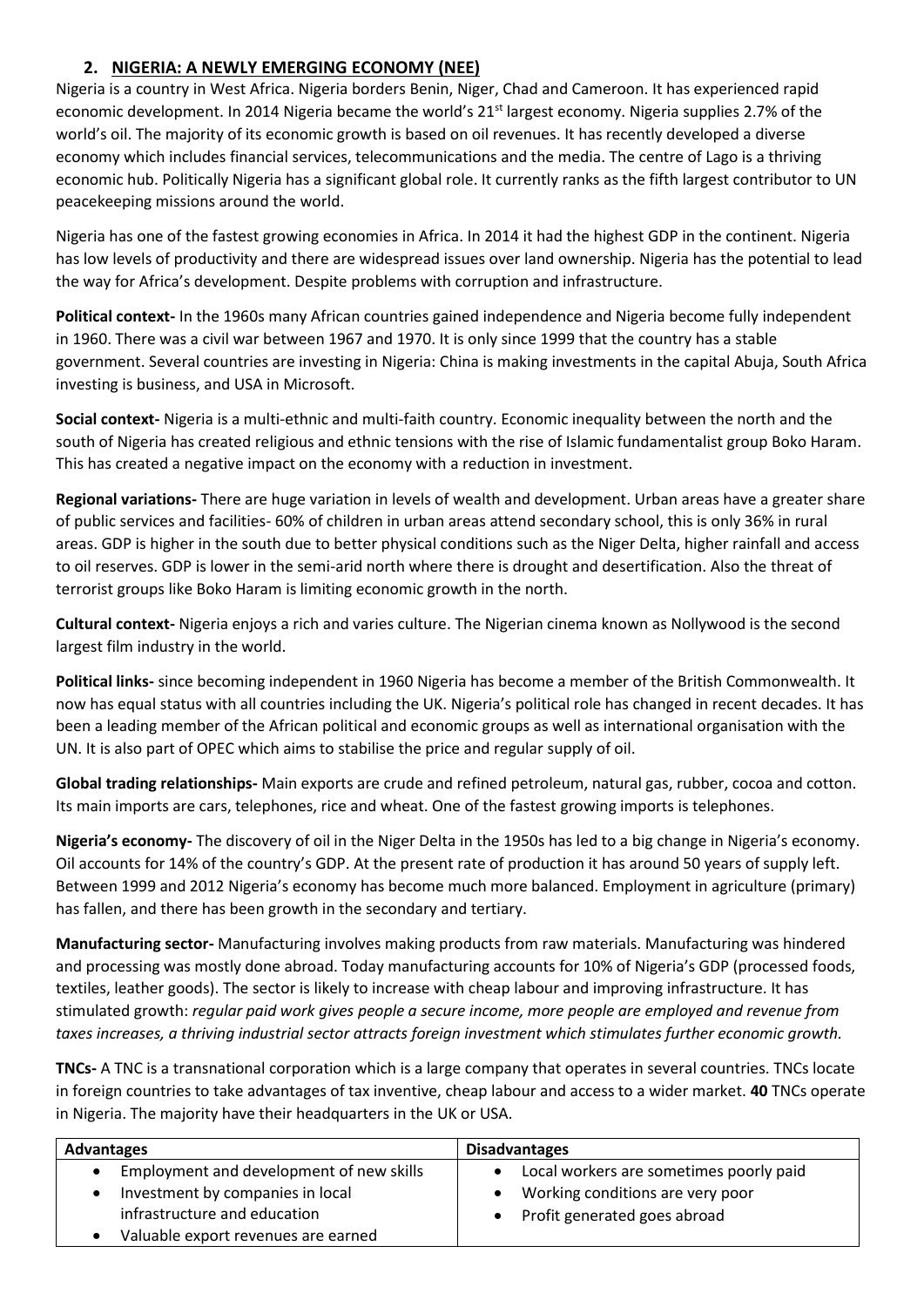*Example- Unilever in Nigeria:* Unilever is Anglo- Dutch TNC with joint headquarters in London and Rotterdam. It produces foods and drinks. It started in Nigeria in 1923 with manufacture of soap and has diversified throughout the years. It employs 1500 people. It helps to improve quality of life and has promoted improvements in health care, education and water supply. It was voted the second best place to work in Nigeria.

*Example Shell Oil:* One of the world's largest oil companies with headquarters in the Netherlands. Its operation in the Niger Delta have been controversial. Shell has invested a large amount of money in extracting oil in the delta which is usually a difficult process. *Benefits: employment for 65,000 Nigerian workers, 91% of Shell contracts to Nigeria companies, supporting the growth of Nigeria's energy sector. Disadvantages: oil spills has caused water pollution and soil degradation, frequent oil flares send toxic fumes into the air, oil theft is a major problem.* 

- ❖ **Aid-** Aid is assisting people. Despite Nigeria's economic growth and wealth from oil reserves many people in Nigeria are poor. They have limited access to water and electricity. Almost **100 million people (60% of population)** live on less than \$1 a day. Life expectancy and infant mortality rates are high especially in the north east of the country. Nigeria receives about **4%** of aid given to African countries. Aid has brought benefits to people living in poverty. The most successful projects are community based supported by charities and NGOs. The **NGO Nets for Life** provides education on malaria prevention and distributes anti mosquito nets to many households. However aid can sometimes not be used effectively: corruption in the government, money may be used for other purposes e.g. building up Nigeria's navy, donors may have political influence over what happens to aid. *Example- The Aduwan Health Centre- community of Aduwan in northern Nigeria did not have a health centre. There was a high rate of HIVs and infant mortality rate. With support from Action Aid a health clinic was built in 2010. The new clinic educates mothers about the importance of immunising children against polio and provides tests for HIV.*
- ❖ **Economic growth and the environment-** Rapid economic growth has had a negative impact on the environment. There are 5000 industrial plants and 10,000 illegal small scale businesses. This has resulted in environmental problems: in Lagos many harmful pollutants go into drains which are harmful to people, disposal of chemical waste on land threatens ground water, 80% of Nigeria's forests have been destroyed through logging. In addition urban growth has resulted in squatter settlements in most cities and waste disposal and traffic congestions have been a major problem. Commercial farming has led to land degradation. The building of settlements and roads have destroyed over 500 types of plants. Mining and extraction of raw materials such as oil has led to pollution and oil spills. Economic developments in the Niger Delta have caused conflicts with the locals. *Bodo oil spills 2008/09-* Two large oil spills devastated livelihoods of thousands of farmers and fishermen living in the town of Bodo near the Niger Delta. Leaks in a major pipeline caused 11 million gallons of crude oil to spill over a 20km2 area. In 2015 Shell agreed to pay £55 million compensation. It has agreed to clean up the swamps and the community will use the money to build health clinics are improve schools.
- ❖ **Quality of life-** Economic development will help quality of life to improve due to better access to water, sanitation, education, infrastructure, healthcare etc. People will have a higher disposable income to spend on schools and recreation. Quality of life is measured by the UN's Human Development Index (HDI) which has been steadily increasing since 2005 and is now 0.50. Life expectancy has increased to 52 years from 46 years in 1990. Despite the clear improvements many people are still poor as there are limited access to the services. 30 years ago Nigeria was at a similar stage of development to Malaysia, which has developed and moved far ahead. The gap between the rich and the poor in Nigeria has become wider. Corruption is the major factor along with not diversifying the economy to the full potential. Nigeria's over-dependence on oil could be a problem in the future.

60% of the population live in poverty. They need to address the following challenges:

- ➢ **Political-** need for a continuing stable government to encourage inward investment
- ➢ **Environmental-** pollution of Niger Delta by oil spills and desertification in the north
- ➢ **Social-** religious divides between Christian south and Muslim north and the Boko Haram terrorist group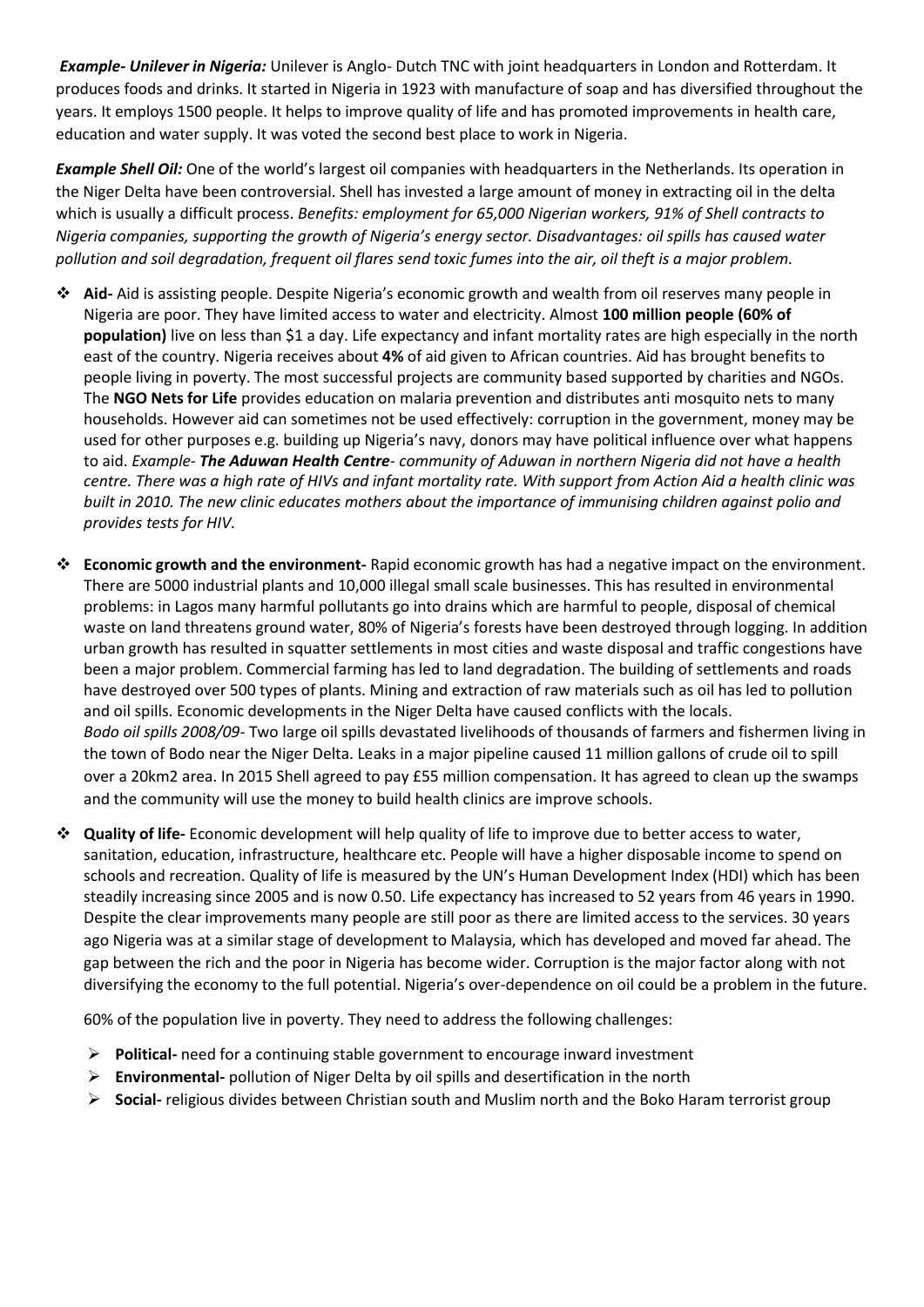## **3. THE CHANGING UK ECONOMY**

The UK economy has changed, in the 1800s most people worked in the primary sector (farming or mining). During the industrial revolution in the 1900s more poeople moved into the secondary sector (manufacturing). Today, there is more emphasis on jobs in research and ICT (quaternary sector) and service based (tertiary sector).

## ❖ **What are the causes of economic change in the UK?**

- **1. De-industrialisation** the decline of traditional industries, such as manufacturing. This has happened because machines and technology have replaced many people; other countries (e.g. China) can produce cheaper goods because labour is less expensive. This is called the *global shift.* This happened in Northern England e.g. Peugeot moving to Eastern Europe. This can create a *negative multiplier effect.*
- **2. Globalisation** is the growth and spread of ideas around the world. Many pepole now work on global brands in the quaternary sector e.g. IT. Increased world trade and cheaper imported products have contributed to the decline in manufacturing.
- **3. Government policies**  1945 -79 the government created stat-run industries. Government propped up many unprofitable industries**.** From 1979-2010 these industries were sold, this is called *privatisation.* many older industries closed down. New companies brought innovation and change. 2010 onwards is 'rebalancing' the economy e.g. encouraging global first to locate in UK.

## ❖ **UK's post-industrial economy**

a post-industrial economy is where manufacturing industry declines and is replaced by growth in the service and quaternary sectors. This happened in the UK from the 1970s.

- **Development of information technology** internet access enables people to work from home. Over 1.3million people work in the IT sector. The UK is one of the world's leading digital economies.
- **Service industries and finance** the UK service sector has grown rapidly since the 1970s. today it contributes over 79% of the UK's GDP. UK is the world's leading centre for financial services. The financial services sector accounts for about 10% of the UK's GDP.
- **Research –** this sector employs over 60,000 highly qualified people and is estimated to contribute over £3billion to the UK economy.e.g. British Antarctic Survey – employs 500 people in Cambridge, Antarctica and Arcic. Linked to the university.
- **Science parks**  a group of scientific and technical knowledge based businesses located on a single site. Linked to a university, enabling use of research facilities. E.g. Southampton Science Park – includes Fibrecore and PhotonStar – good transport links (M3), links with University.
- **Business parks –** a business park is an area of land occupied by a cluster of businesses. Usually located on the edges of towns where land is cheaper and more available, less congestion, businesses can benefit from working together. E.g. Cobalt Business Park – Newcastle – includes

## ❖ **Environmental impacts of industry**

Manufacturing plants can look dull and affect the visual effect of the landscape. Industrial processes and waste products can cause air, water and soil pollution. The transport of raw materials and manufacturing products increases levels of air pollution.

e.g. **JCB – an examples of sustianable industry** – 22 plants in 4 continents – employs over 7000 people – make the grounds an area for the community – 24 acre lake – rare orchids, sustainable fish stocks of Roach and Bream. Used to be a marshy area where machines demonstrated digging capabilites, now its an area for nature and the community to grow in harmony. *Sustainable strategies include: waste management initiatives; minimising business travel; water management initiatives; returnable packaging; industry in harmony with nature.* 

|                 | <b>Population growth: South Cambridgeshire</b> | <b>Population decline: Outer Hebrides</b>                |  |
|-----------------|------------------------------------------------|----------------------------------------------------------|--|
| <b>Changes</b>  | Population of 150,000 increasing due to        | Population declined by more than 50% since 1901.         |  |
|                 | inward-migration - most come from              | Limited employment - young people move away<br>٠         |  |
|                 | Cambridge and Eastern Europe                   |                                                          |  |
|                 | 65+ population increasing                      |                                                          |  |
| <b>Social</b>   | 80% car ownership - traffic<br>$\bullet$       | Expected fall in children = schools closing              |  |
| effects         | Housing developments - lack community<br>٠     | Many elderly - few young to look after them<br>$\bullet$ |  |
|                 | spirit. Young cant afford house prices         |                                                          |  |
| <b>Economic</b> | Reduction in farming employment - sell land    | Services closing - farms can only provide small amount   |  |
| effects         | for houses.                                    | of work                                                  |  |
|                 | Expensive houses – pressure on services        | Tourism increased - but not enough infrastructure.       |  |

#### ❖ **Changing rural landscapes**